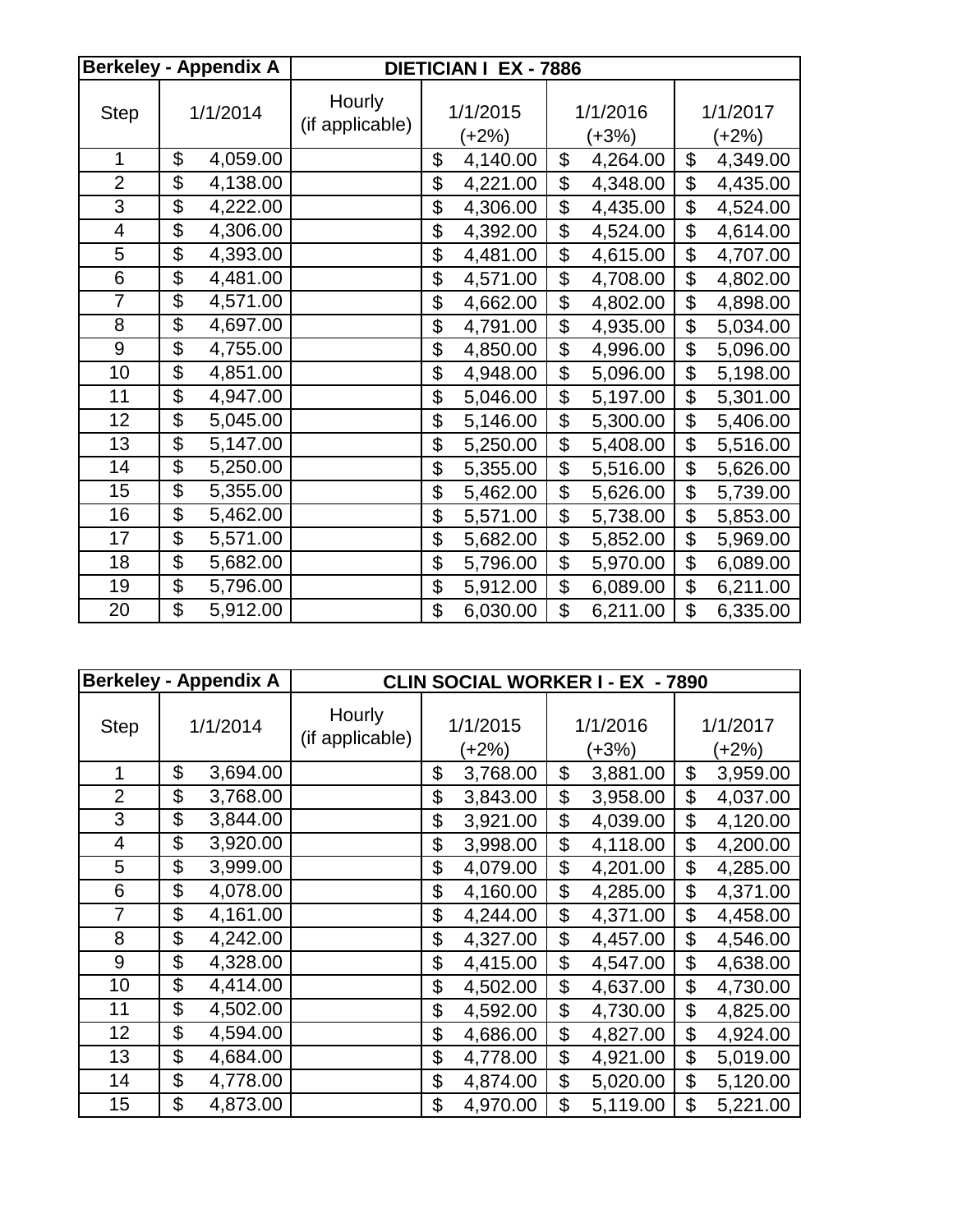|             | <b>Berkeley - Appendix A</b> | <b>PHARMACIST SR - EX - 7932</b> |                  |                           |                     |  |  |  |  |  |
|-------------|------------------------------|----------------------------------|------------------|---------------------------|---------------------|--|--|--|--|--|
| <b>Step</b> | 1/1/2014                     | Hourly<br>(if applicable)        |                  | 1/1/2016<br>$(+3%)$       | 1/1/2017<br>$(+2%)$ |  |  |  |  |  |
|             | 51,475.00<br>\$              |                                  | 52,505.00<br>\$  | 54,080.00<br>$\mathbb{S}$ | \$55,162.00         |  |  |  |  |  |
| 2           | 68,338.00<br>S               |                                  | 69,705.00<br>\$  | \$71,796.00               | \$73,232.00         |  |  |  |  |  |
| 3           | 85,201.00<br>\$              |                                  | 86,905.00<br>\$. | 89,512.00<br>\$           | 91,302.00<br>S      |  |  |  |  |  |

|                | <b>Berkeley - Appendix A</b> | <b>STAFF PHARMACIST I - EX - 7962</b> |    |                     |    |                   |    |                   |
|----------------|------------------------------|---------------------------------------|----|---------------------|----|-------------------|----|-------------------|
| <b>Step</b>    | 1/1/2014                     | Hourly<br>(if applicable)             |    | 1/1/2015<br>$(+2%)$ |    | 1/1/2016<br>(+3%) |    | 1/1/2017<br>(+2%) |
|                | \$<br>8,517.00               |                                       | \$ | 8,687.00            | \$ | 8,948.00          | \$ | 9,127.00          |
| $\overline{2}$ | \$<br>8,688.00               |                                       | \$ | 8,862.00            | \$ | 9,128.00          | \$ | 9,311.00          |
| 3              | \$<br>8,860.00               |                                       | \$ | 9,037.00            | \$ | 9,308.00          | \$ | 9,494.00          |
| $\overline{4}$ | \$<br>9,038.00               |                                       | \$ | 9,219.00            | \$ | 9,496.00          | \$ | 9,686.00          |
| 5              | \$<br>9,220.00               |                                       | \$ | 9,404.00            | \$ | 9,686.00          | \$ | 9,880.00          |
| 6              | \$<br>9,405.00               |                                       | \$ | 9,593.00            | \$ | 9,881.00          | \$ | 10,079.00         |
| $\overline{7}$ | \$<br>9,591.00               |                                       | \$ | 9,783.00            | \$ | 10,076.00         | \$ | 10,278.00         |
| 8              | \$<br>9,783.00               |                                       | \$ | 9,979.00            | \$ | 10,278.00         | \$ | 10,484.00         |
| 9              | \$<br>9,979.00               |                                       | \$ | 10,179.00           | \$ | 10,484.00         | \$ | 10,694.00         |
| 10             | \$<br>10,178.00              |                                       | \$ | 10,382.00           | \$ | 10,693.00         | \$ | 10,907.00         |
| 11             | \$<br>10,382.00              |                                       | \$ | 10,590.00           | \$ | 10,908.00         | \$ | 11,126.00         |
| 12             | \$<br>10,589.00              |                                       | \$ | 10,801.00           | \$ | 11,125.00         | \$ | 11,348.00         |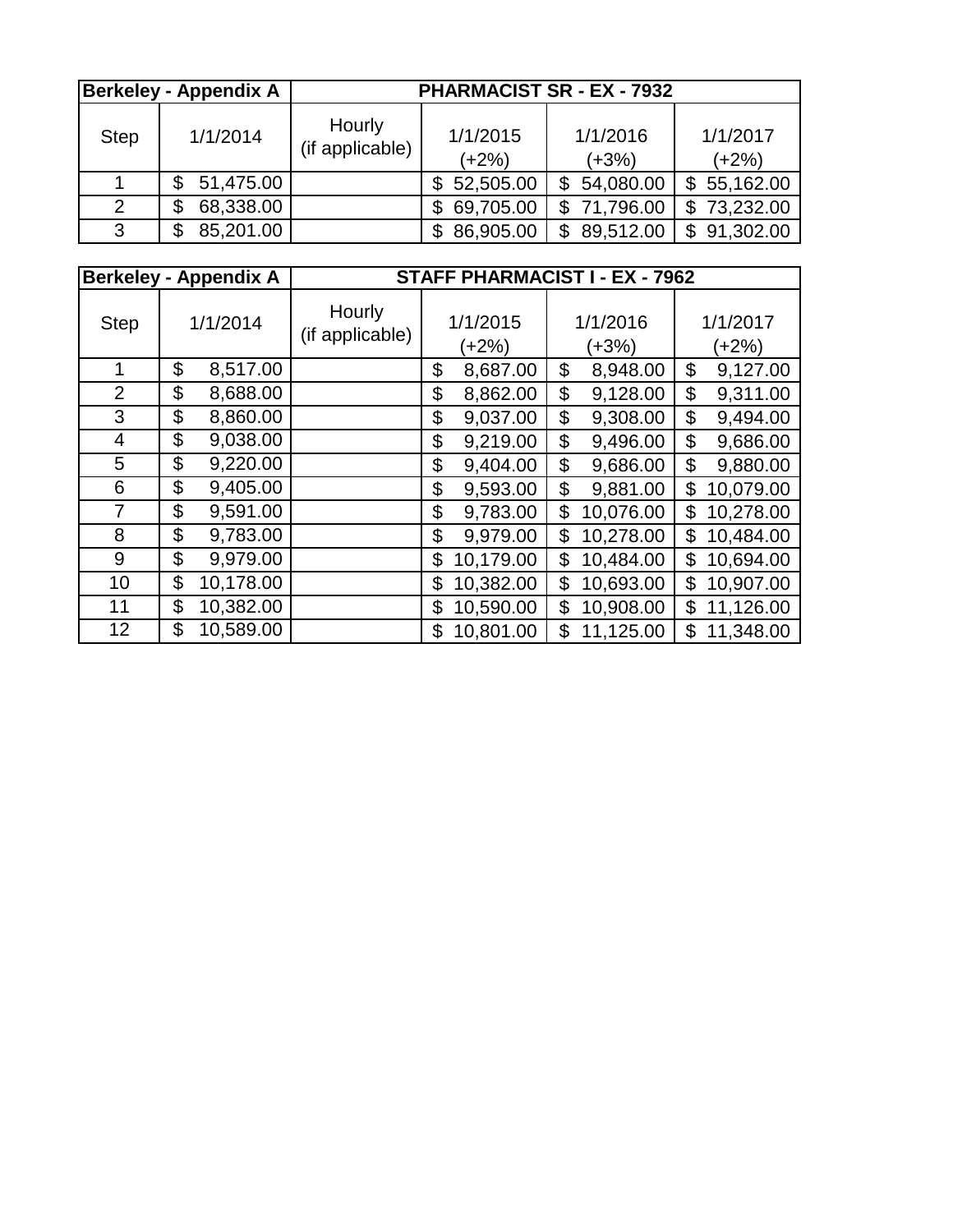|                | <b>Berkeley - Appendix A</b> | <b>CLIN LAB SCI SPEC - 8939</b> |       |                |                   |                           |                     |                           |       |
|----------------|------------------------------|---------------------------------|-------|----------------|-------------------|---------------------------|---------------------|---------------------------|-------|
| <b>Step</b>    | 1/1/2014                     | Hourly<br>(if applicable)       |       |                | 1/1/2015<br>(+2%) |                           | 1/1/2016<br>$(+3%)$ | 1/1/2017<br>(+2%)         |       |
| 1              | \$<br>5,788.00               | \$                              | 33.26 | \$             | 33.93             | \$                        | 34.95               | \$                        | 35.65 |
| $\overline{2}$ | \$<br>5,903.00               | \$                              | 33.93 | \$             | 34.60             | \$                        | 35.64               | \$                        | 36.35 |
| 3              | \$<br>6,022.00               | \$                              | 34.61 | $\mathfrak{L}$ | 35.30             | \$                        | 36.36               | \$                        | 37.09 |
| 4              | \$<br>6,142.00               | \$                              | 35.30 | $\mathfrak{L}$ | 36.00             | \$                        | 37.08               | \$                        | 37.82 |
| 5              | \$<br>6,266.00               | \$                              | 36.01 | \$             | 36.73             | \$                        | 37.83               | \$                        | 38.59 |
| 6              | \$<br>6,390.00               | \$                              | 36.72 | \$             | 37.46             | \$                        | 38.58               | \$                        | 39.35 |
| $\overline{7}$ | \$<br>6,519.00               | \$                              | 37.47 | \$             | 38.21             | \$                        | 39.36               | \$                        | 40.15 |
| 8              | \$<br>6,648.00               | \$                              | 38.21 | $\mathfrak{L}$ | 38.97             | \$                        | 40.14               | \$                        | 40.94 |
| 9              | \$<br>6,783.00               | \$                              | 38.98 | \$             | 39.76             | \$                        | 40.95               | \$                        | 41.77 |
| 10             | \$<br>6,917.00               | \$                              | 39.75 | \$             | 40.55             | \$                        | 41.77               | \$                        | 42.61 |
| 11             | \$<br>7,055.00               | \$                              | 40.55 | \$             | 41.36             | \$                        | 42.60               | \$                        | 43.45 |
| 12             | \$<br>7,197.00               | \$                              | 41.36 | \$             | 42.19             | \$                        | 43.46               | \$                        | 44.33 |
| 13             | \$<br>7,340.00               | \$                              | 42.18 | \$             | 43.03             | \$                        | 44.32               | \$                        | 45.21 |
| 14             | \$<br>7,488.00               | \$                              | 43.03 | \$             | 43.90             | \$                        | 45.22               | \$                        | 46.12 |
| 15             | \$<br>7,638.00               | \$                              | 43.90 | \$             | 44.77             | \$                        | 46.11               | \$                        | 47.03 |
| 16             | \$<br>7,790.00               | \$                              | 44.77 | \$             | 45.67             | $\boldsymbol{\mathsf{S}}$ | 47.04               | $\boldsymbol{\mathsf{S}}$ | 47.98 |
| 17             | \$<br>7,946.00               | \$                              | 45.67 | \$             | 46.58             | \$                        | 47.98               | \$                        | 48.94 |
| 18             | \$<br>8,105.00               | \$                              | 46.58 | \$             | 47.51             | \$                        | 48.94               | \$                        | 49.92 |

|                | Berkeley - Appendix A | <b>CLIN LAB SCI - 8940</b> |                           |                   |       |                     |       |    |       |                   |
|----------------|-----------------------|----------------------------|---------------------------|-------------------|-------|---------------------|-------|----|-------|-------------------|
| <b>Step</b>    | 1/1/2014              |                            | Hourly<br>(if applicable) | 1/1/2015<br>(+2%) |       | 1/1/2016<br>$(+3%)$ |       |    |       | 1/1/2017<br>(+2%) |
| 1              | 5261.00               | \$                         | 30.24                     | \$                | 30.84 | \$                  | 31.77 | \$ | 32.41 |                   |
| $\overline{2}$ | 5365.00               | \$                         | 30.83                     | \$                | 31.45 | \$                  | 32.39 | \$ | 33.04 |                   |
| 3              | 5474.00               | \$                         | 31.46                     | \$                | 32.09 | \$                  | 33.05 | \$ | 33.71 |                   |
| 4              | 5583.00               | \$                         | 32.09                     | \$                | 32.73 | \$                  | 33.71 | \$ | 34.38 |                   |
| 5              | 5694.00               | \$                         | 32.72                     | \$                | 33.38 | \$                  | 34.38 | \$ | 35.07 |                   |
| 6              | 5808.00               | \$                         | 33.38                     | \$                | 34.05 | \$                  | 35.07 | \$ | 35.77 |                   |
| $\overline{7}$ | 5926.00               | \$                         | 34.06                     | \$                | 34.74 | \$                  | 35.78 | \$ | 36.50 |                   |
| 8              | 6043.00               | \$                         | 34.73                     | \$                | 35.42 | \$                  | 36.48 | \$ | 37.21 |                   |
| 9              | 6164.00               | \$                         | 35.43                     | $\mathfrak{L}$    | 36.13 | \$                  | 37.21 | \$ | 37.95 |                   |
| 10             | 6288.00               | \$                         | 36.14                     | \$                | 36.86 | \$                  | 37.97 | \$ | 38.73 |                   |
| 11             | 6414.00               | \$                         | 36.86                     | \$                | 37.60 | \$                  | 38.73 | \$ | 39.50 |                   |
| 12             | 6541.00               | \$                         | 37.59                     | \$                | 38.34 | \$                  | 39.49 | \$ | 40.28 |                   |
| 13             | 6674.00               | \$                         | 38.36                     | \$                | 39.12 | \$                  | 40.29 | \$ | 41.10 |                   |
| 14             | 6806.00               | \$                         | 39.11                     | \$                | 39.90 | \$                  | 41.10 | \$ | 41.92 |                   |
| 15             | 6942.00               | \$                         | 39.90                     | \$                | 40.69 | \$                  | 41.91 | \$ | 42.75 |                   |
| 16             | 7080.00               | \$                         | 40.69                     | \$                | 41.50 | \$                  | 42.75 | \$ | 43.61 |                   |
| 17             | 7223.00               | \$                         | 41.51                     | \$                | 42.34 | \$                  | 43.61 | \$ | 44.48 |                   |
| 18             | 7367.00               | \$                         | 42.34                     | \$                | 43.19 | \$                  | 44.49 | \$ | 45.38 |                   |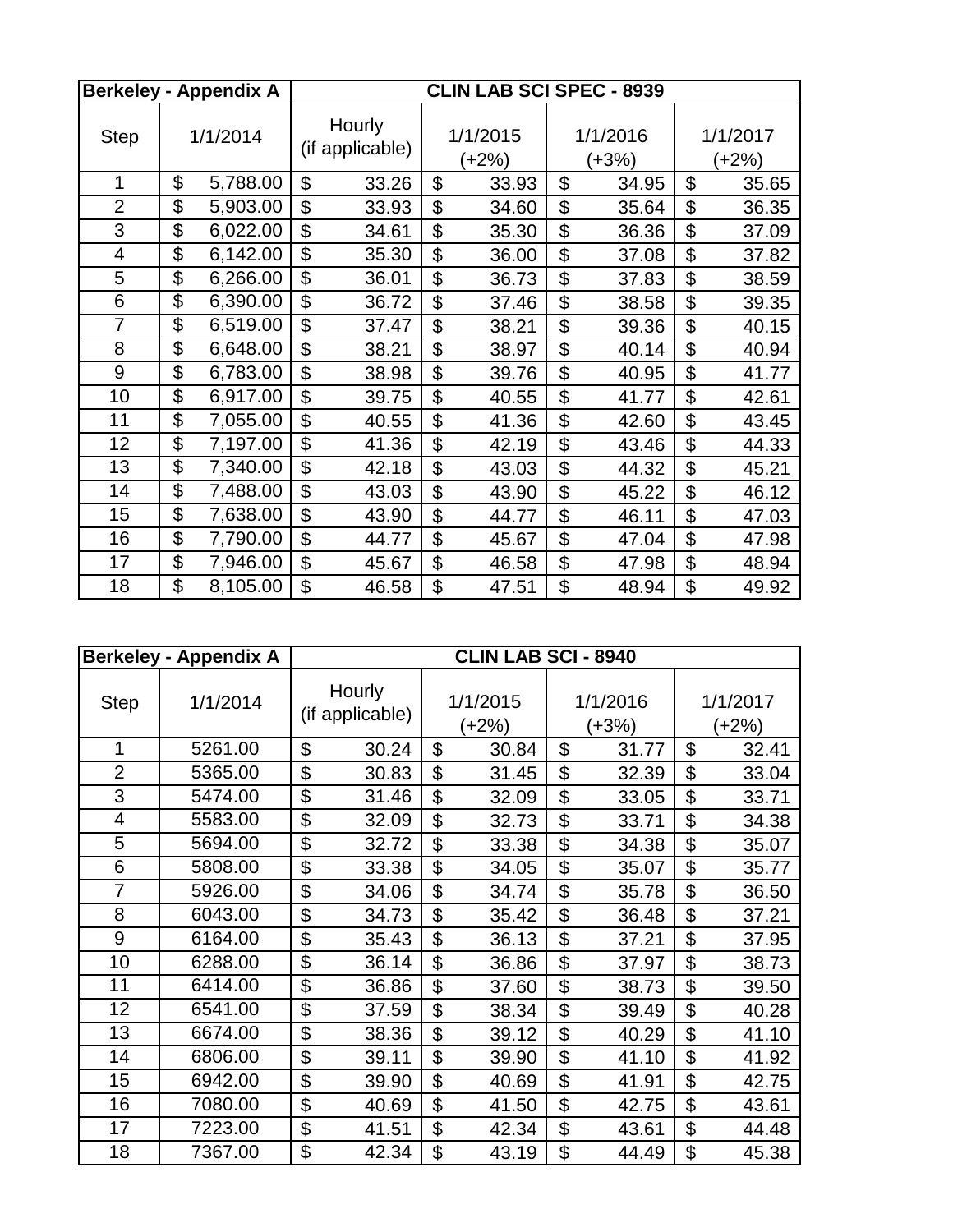|      | <b>Berkeley - Appendix A</b> | <b>CLIN LAB SCI PD-8956</b> |  |                   |    |                     |    |                     |  |  |
|------|------------------------------|-----------------------------|--|-------------------|----|---------------------|----|---------------------|--|--|
| Step | 1/1/2014                     | Hourly<br>(if applicable)   |  | 1/1/2015<br>(+2%) |    | 1/1/2016<br>$(+3%)$ |    | 1/1/2017<br>$(+2%)$ |  |  |
|      |                              | \$<br>34.76                 |  | 35.46             | \$ | 36.52               | \$ | 37.25               |  |  |

|                |                          | <b>Berkeley - Appendix A</b> | <b>PHYSCN-9203</b>        |       |                |                   |    |                   |                   |       |
|----------------|--------------------------|------------------------------|---------------------------|-------|----------------|-------------------|----|-------------------|-------------------|-------|
| <b>Step</b>    |                          | 1/1/2014                     | Hourly<br>(if applicable) |       |                | 1/1/2015<br>(+2%) |    | 1/1/2016<br>(+3%) | 1/1/2017<br>(+2%) |       |
| 1              | \$                       | 5,814.00                     | \$                        | 33.41 | $\mathfrak{L}$ | 34.08             | \$ | 35.10             | \$                | 35.80 |
| $\overline{2}$ | \$                       | 5,930.00                     | \$                        | 34.08 | \$             | 34.76             | \$ | 35.80             | \$                | 36.52 |
| 3              | \$                       | 6,050.00                     | \$                        | 34.77 | \$             | 35.47             | \$ | 36.53             | \$                | 37.26 |
| 4              | $\overline{\mathcal{G}}$ | 6,170.00                     | $\overline{\mathfrak{s}}$ | 35.46 | \$             | 36.17             | \$ | 37.26             | \$                | 38.01 |
| 5              | $\overline{\mathcal{G}}$ | 6,293.00                     | $\overline{\mathcal{S}}$  | 36.17 | \$             | 36.89             | \$ | 38.00             | \$                | 38.76 |
| 6              | $\overline{\mathcal{G}}$ | 6,419.00                     | \$                        | 36.89 | \$             | 37.63             | \$ | 38.76             | \$                | 39.54 |
| $\overline{7}$ | \$                       | 6,547.00                     | \$                        | 37.63 | \$             | 38.38             | \$ | 39.53             | \$                | 40.32 |
| 8              | \$                       | 6,679.00                     | \$                        | 38.39 | \$             | 39.15             | \$ | 40.32             | \$                | 41.13 |
| $\overline{9}$ | $\overline{\$}$          | 6,811.00                     | \$                        | 39.14 | \$             | 39.93             | \$ | 41.13             | \$                | 41.95 |
| 10             | \$                       | 6,947.00                     | \$                        | 39.93 | \$             | 40.72             | \$ | 41.94             | \$                | 42.78 |
| 11             | \$                       | 7,086.00                     | \$                        | 40.72 | \$             | 41.54             | \$ | 42.79             | \$                | 43.65 |
| 12             | $\overline{\mathcal{G}}$ | 7,229.00                     | \$                        | 41.55 | \$             | 42.38             | \$ | 43.65             | \$                | 44.52 |
| 13             | $\overline{\mathcal{G}}$ | 7,373.00                     | \$                        | 42.37 | \$             | 43.22             | \$ | 44.52             | \$                | 45.41 |
| 14             | \$                       | 7,520.00                     | \$                        | 43.22 | \$             | 44.08             | \$ | 45.40             | \$                | 46.31 |
| 15             | \$                       | 7,670.00                     | \$                        | 44.08 | \$             | 44.96             | \$ | 46.31             | \$                | 47.24 |
| 16             | $\overline{\mathcal{G}}$ | 7,824.00                     | \$                        | 44.97 | \$             | 45.86             | \$ | 47.24             | \$                | 48.18 |
| 17             | \$                       | 7,981.00                     | \$                        | 45.87 | \$             | 46.79             | \$ | 48.19             | \$                | 49.15 |
| 18             | \$                       | 8,141.00                     | \$                        | 46.79 | \$             | 47.72             | \$ | 49.15             | \$                | 50.13 |
| 19             | \$                       | 8,304.00                     | \$                        | 47.72 | \$             | 48.68             | \$ | 50.14             | \$                | 51.14 |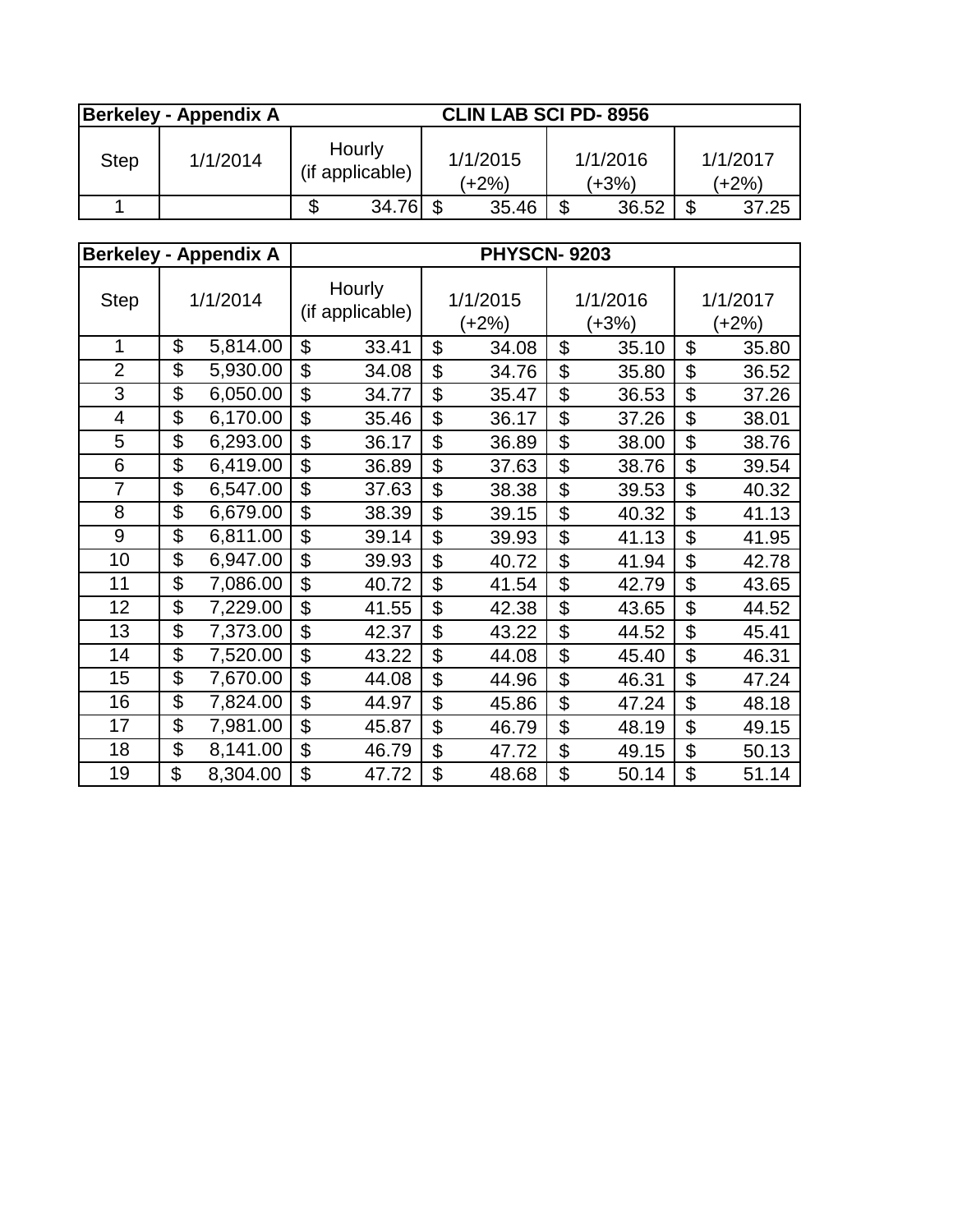|                |                           | <b>Berkeley - Appendix A</b> | <b>CLIN SOCIAL WORKER 3-9313</b> |       |    |                   |    |                     |    |                   |
|----------------|---------------------------|------------------------------|----------------------------------|-------|----|-------------------|----|---------------------|----|-------------------|
| <b>Step</b>    |                           | 1/1/2014                     | Hourly<br>(if applicable)        |       |    | 1/1/2015<br>(+2%) |    | 1/1/2016<br>$(+3%)$ |    | 1/1/2017<br>(+2%) |
| $\mathbf 1$    | \$                        | 5,085.00                     | \$                               | 29.22 | \$ | 29.81             | \$ | 30.70               | \$ | 31.31             |
| $\overline{2}$ | \$                        | 5,186.00                     | \$                               | 29.80 | \$ | 30.40             | \$ | 31.31               | \$ | 31.94             |
| 3              | $\overline{\mathfrak{s}}$ | 5,289.00                     | \$                               | 30.40 | \$ | 31.00             | \$ | 31.93               | \$ | 32.57             |
| $\overline{4}$ | $\overline{\mathcal{G}}$  | 5,396.00                     | \$                               | 31.01 | \$ | 31.63             | \$ | 32.58               | \$ | 33.23             |
| 5              | \$                        | 5,504.00                     | \$                               | 31.63 | \$ | 32.26             | \$ | 33.23               | \$ | 33.89             |
| 6              | \$                        | 5,614.00                     | \$                               | 32.26 | \$ | 32.91             | \$ | 33.90               | \$ | 34.58             |
| $\overline{7}$ | $\overline{\mathcal{G}}$  | 5,726.00                     | \$                               | 32.91 | \$ | 33.57             | \$ | 34.58               | \$ | 35.27             |
| 8              | $\overline{\mathfrak{s}}$ | 5,842.00                     | $\overline{\mathfrak{s}}$        | 33.57 | \$ | 34.25             | \$ | 35.28               | \$ | 35.99             |
| 9              | \$                        | 5,958.00                     | \$                               | 34.24 | \$ | 34.93             | \$ | 35.98               | \$ | 36.70             |
| 10             | \$                        | 6,077.00                     | \$                               | 34.93 | \$ | 35.62             | \$ | 36.69               | \$ | 37.42             |
| 11             | \$                        | 6,199.00                     | $\overline{\mathfrak{s}}$        | 35.63 | \$ | 36.34             | \$ | 37.43               | \$ | 38.18             |
| 12             | \$                        | 6,322.00                     | \$                               | 36.33 | \$ | 37.06             | \$ | 38.17               | \$ | 38.93             |
| 13             | $\overline{\mathcal{G}}$  | 6,448.00                     | \$                               | 37.06 | \$ | 37.80             | \$ | 38.93               | \$ | 39.71             |
| 14             | \$                        | 6,579.00                     | \$                               | 37.81 | \$ | 38.57             | \$ | 39.73               | \$ | 40.52             |
| 15             | \$                        | 6,709.00                     | \$                               | 38.56 | \$ | 39.33             | \$ | 40.51               | \$ | 41.32             |
| 16             | \$                        | 6,843.00                     | \$                               | 39.33 | \$ | 40.11             | \$ | 41.31               | \$ | 42.14             |
| 17             | \$                        | 6,979.00                     | \$                               | 40.11 | \$ | 40.91             | \$ | 42.14               | \$ | 42.98             |
| 18             | \$                        | 7,119.00                     | \$                               | 40.91 | \$ | 41.73             | \$ | 42.98               | \$ | 43.84             |
| 19             | \$                        | 7,261.00                     | \$                               | 41.73 | \$ | 42.56             | \$ | 43.84               | \$ | 44.72             |

|                | <b>Berkeley - Appendix A</b> | <b>CLIN SOCIAL WORKER 2-9314</b> |                           |                |                   |    |                   |    |                     |
|----------------|------------------------------|----------------------------------|---------------------------|----------------|-------------------|----|-------------------|----|---------------------|
| <b>Step</b>    | 1/1/2014                     |                                  | Hourly<br>(if applicable) |                | 1/1/2015<br>(+2%) |    | 1/1/2016<br>(+3%) |    | 1/1/2017<br>$(+2%)$ |
| 1              | \$<br>4,618.00               | \$                               | 26.54                     | \$             | 27.07             | \$ | 27.88             | \$ | 28.44               |
| $\overline{2}$ | \$<br>4,710.00               | \$                               | 27.07                     | \$             | 27.61             | \$ | 28.44             | \$ | 29.01               |
| 3              | \$<br>4,805.00               | \$                               | 27.61                     | \$             | 28.17             | \$ | 29.02             | \$ | 29.60               |
| 4              | \$<br>4,900.00               | \$                               | 28.16                     | \$             | 28.72             | \$ | 29.58             | \$ | 30.17               |
| 5              | \$<br>4,998.00               | \$                               | 28.72                     | \$             | 29.30             | \$ | 30.18             | \$ | 30.78               |
| 6              | \$<br>5,099.00               | \$                               | 29.30                     | \$             | 29.89             | \$ | 30.79             | \$ | 31.41               |
| $\overline{7}$ | \$<br>5,200.00               | \$                               | 29.89                     | \$             | 30.48             | \$ | 31.39             | \$ | 32.02               |
| 8              | \$<br>5,303.00               | \$                               | 30.48                     | \$             | 31.09             | \$ | 32.02             | \$ | 32.66               |
| 9              | \$<br>5,410.00               | \$                               | 31.09                     | $\mathfrak{L}$ | 31.71             | \$ | 32.66             | \$ | 33.31               |
| 10             | \$<br>5,519.00               | \$                               | 31.72                     | \$             | 32.35             | \$ | 33.32             | \$ | 33.99               |
| 11             | \$<br>5,630.00               | \$                               | 32.36                     | \$             | 33.00             | \$ | 33.99             | \$ | 34.67               |
| 12             | \$<br>5,741.00               | \$                               | 32.99                     | \$             | 33.65             | \$ | 34.66             | \$ | 35.35               |
| 13             | \$<br>5,856.00               | \$                               | 33.66                     | \$             | 34.33             | \$ | 35.36             | \$ | 36.07               |
| 14             | \$<br>5,975.00               | \$                               | 34.34                     | \$             | 35.03             | \$ | 36.08             | \$ | 36.80               |
| 15             | \$<br>6,093.00               | \$                               | 35.02                     | \$             | 35.72             | \$ | 36.79             | \$ | 37.53               |
| 16             | \$<br>6,215.00               | \$                               | 35.72                     | \$             | 36.43             | \$ | 37.52             | \$ | 38.27               |
| 17             | \$<br>6,339.00               | \$                               | 36.43                     | \$             | 37.16             | \$ | 38.27             | \$ | 39.04               |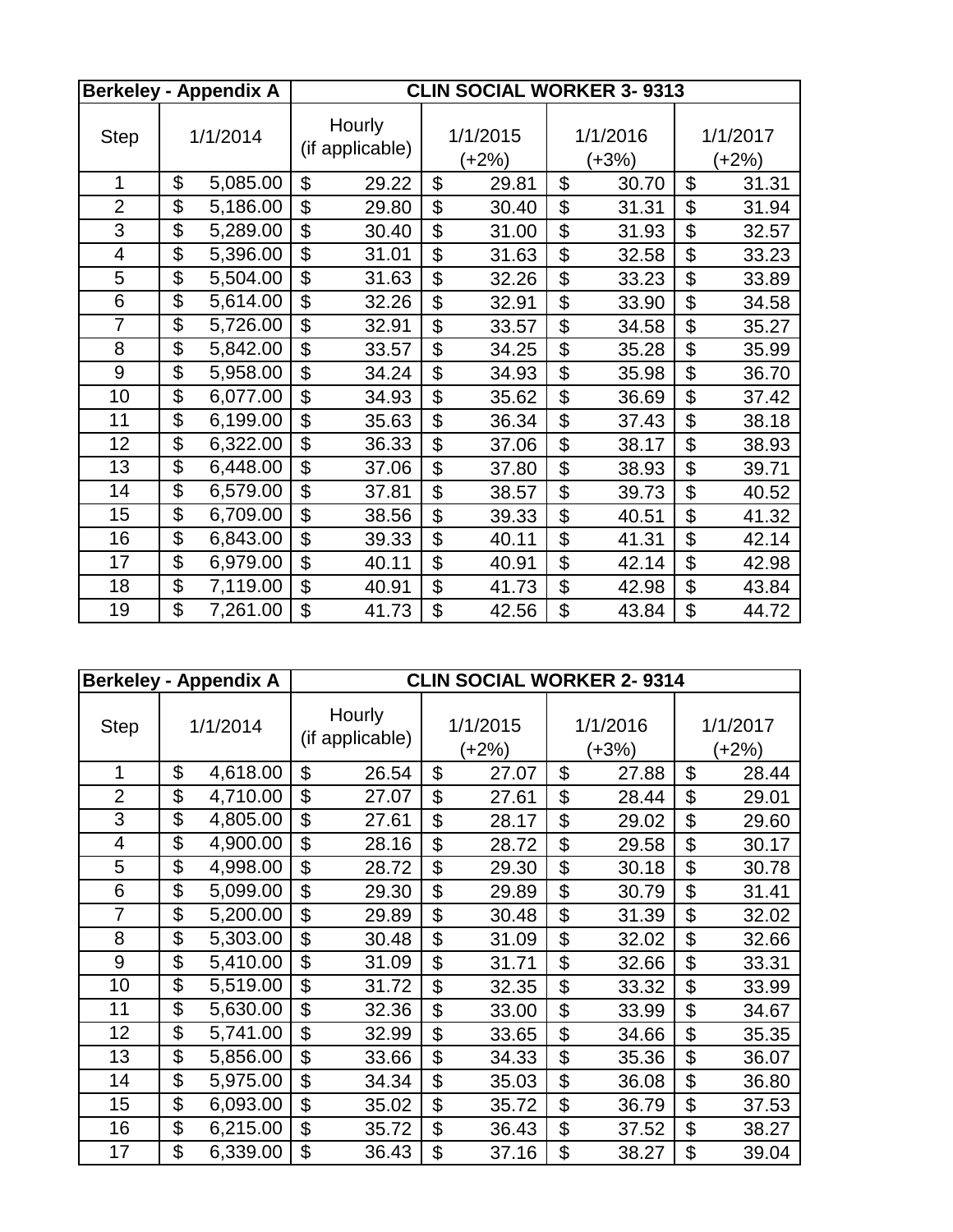|                 |                 | <b>Berkeley - Appendix A</b> | PSYCHOLOGIST 2-9383       |                           |                           |                     |                           |                     |                           |                   |
|-----------------|-----------------|------------------------------|---------------------------|---------------------------|---------------------------|---------------------|---------------------------|---------------------|---------------------------|-------------------|
| <b>Step</b>     |                 | 1/1/2014                     |                           | Hourly<br>(if applicable) |                           | 1/1/2015<br>$(+2%)$ |                           | 1/1/2016<br>$(+3%)$ |                           | 1/1/2017<br>(+2%) |
| 1               | \$              | 5,173.00                     | \$                        | 29.73                     | \$                        | 30.32               | \$                        | 31.23               | $\boldsymbol{\mathsf{S}}$ | 31.85             |
| $\overline{2}$  | $\overline{\$}$ | 5,277.00                     | $\overline{\$}$           | 30.33                     | $\mathfrak{L}$            | 30.93               | \$                        | 31.86               | \$                        | 32.50             |
| $\overline{3}$  | $\overline{\$}$ | 5,380.00                     | $\overline{\$}$           | 30.92                     | $\overline{\mathbb{S}}$   | 31.54               | $\overline{\mathbf{S}}$   | 32.49               | $\overline{\mathcal{S}}$  | 33.14             |
| 4               | $\overline{\$}$ | 5,489.00                     | \$                        | 31.55                     | $\boldsymbol{\mathsf{S}}$ | 32.18               | \$                        | 33.15               | \$                        | 33.81             |
| $\overline{5}$  | $\overline{\$}$ | 5,599.00                     | $\overline{\$}$           | 32.18                     | $\overline{\mathcal{S}}$  | 32.82               | $\overline{\mathcal{G}}$  | 33.80               | $\overline{\mathcal{S}}$  | 34.48             |
| 6               | $\overline{\$}$ | 5,711.00                     | $\overline{\$}$           | 32.82                     | $\overline{\$}$           | 33.48               | \$                        | 34.48               | \$                        | 35.17             |
| $\overline{7}$  | $\overline{\$}$ | 5,825.00                     | \$                        | 33.48                     | $\boldsymbol{\mathsf{S}}$ | 34.15               | $\boldsymbol{\mathsf{S}}$ | 35.17               | $\boldsymbol{\mathsf{S}}$ | 35.87             |
| 8               | $\overline{\$}$ | 5,943.00                     | $\overline{\$}$           | 34.16                     | $\overline{\mathcal{S}}$  | 34.84               | $\overline{\mathfrak{s}}$ | 35.89               | $\overline{\mathcal{S}}$  | 36.61             |
| 9               | $\overline{\$}$ | 6,060.00                     | $\overline{\$}$           | 34.83                     | \$                        | 35.52               | \$                        | 36.59               | \$                        | 37.32             |
| 10              | $\overline{\$}$ | 6,182.00                     | $\overline{\mathfrak{s}}$ | 35.53                     | \$                        | 36.24               | \$                        | 37.33               | \$                        | 38.08             |
| $\overline{11}$ | $\overline{\$}$ | 6,306.00                     | $\overline{\$}$           | 36.24                     | $\overline{\$}$           | 36.97               | $\overline{\$}$           | 38.08               | $\overline{\$}$           | 38.84             |
| 12              | $\overline{\$}$ | 6,431.00                     | $\overline{\mathfrak{s}}$ | 36.96                     | \$                        | 37.70               | \$                        | 38.83               | \$                        | 39.61             |
| 13              | $\overline{\$}$ | 6,559.00                     | \$                        | 37.70                     | \$                        | 38.45               | $\boldsymbol{\theta}$     | 39.60               | $\boldsymbol{\mathsf{S}}$ | 40.39             |
| 14              | $\overline{\$}$ | 6,691.00                     | $\overline{\$}$           | 38.45                     | $\overline{\$}$           | 39.22               | $\overline{\$}$           | 40.40               | $\overline{\$}$           | 41.21             |
| 15              | $\overline{\$}$ | 6,824.00                     | $\overline{\mathfrak{s}}$ | 39.22                     | \$                        | 40.00               | \$                        | 41.20               | \$                        | 42.02             |
| 16              | $\overline{\$}$ | 6,961.00                     | $\overline{\mathfrak{s}}$ | 40.01                     | $\overline{\mathcal{S}}$  | 40.81               | $\overline{\mathbf{S}}$   | 42.03               | $\overline{\mathcal{S}}$  | 42.87             |
| 17              | $\overline{\$}$ | 7,101.00                     | $\overline{\mathfrak{s}}$ | 40.81                     | $\overline{\mathfrak{s}}$ | 41.63               | $\overline{\mathbf{S}}$   | 42.88               | \$                        | 43.74             |
| 18              | $\overline{\$}$ | 7,243.00                     | \$                        | 41.63                     | $\boldsymbol{\mathsf{S}}$ | 42.46               | $\overline{\mathfrak{s}}$ | 43.73               | \$                        | 44.60             |
| 19              | $\overline{\$}$ | 7,387.00                     | $\overline{\$}$           | 42.45                     | $\overline{\mathcal{S}}$  | 43.30               | $\overline{\mathbf{e}}$   | 44.60               | $\boldsymbol{\mathsf{S}}$ | 45.49             |
| 20              | $\overline{\$}$ | 7,536.00                     | $\overline{\$}$           | 43.31                     | $\overline{\$}$           | 44.18               | $\overline{\$}$           | 45.51               | $\overline{\mathcal{S}}$  | 46.42             |
| 21              | $\overline{\$}$ | 7,685.00                     | \$                        | 44.17                     | $\boldsymbol{\mathsf{S}}$ | 45.05               | \$                        | 46.40               | \$                        | 47.33             |
| 22              | $\overline{\$}$ | 7,840.00                     | $\overline{\$}$           | 45.06                     | $\overline{\$}$           | 45.96               | $\overline{\$}$           | 47.34               | $\overline{\$}$           | 48.29             |
| 23              | $\overline{\$}$ | 7,997.00                     | $\overline{\mathfrak{s}}$ | 45.96                     | \$                        | 46.88               | \$                        | 48.29               | \$                        | 49.26             |
| 24              | $\overline{\$}$ | 8,156.00                     | \$                        | 46.87                     | $\overline{\mathcal{S}}$  | 47.81               | $\overline{\mathfrak{s}}$ | 49.24               | \$                        | 50.22             |
| 25              | $\overline{\$}$ | 8,319.00                     | $\overline{\$}$           | 47.81                     | $\overline{\mathcal{S}}$  | 48.77               | $\overline{\mathbf{e}}$   | 50.23               | $\boldsymbol{\mathsf{S}}$ | 51.23             |
| 26              | $\overline{\$}$ | 8,485.00                     | $\overline{\$}$           | 48.76                     | $\overline{\mathcal{S}}$  | 49.74               | $\overline{\mathbf{S}}$   | 51.23               | $\overline{\mathcal{G}}$  | 52.25             |
| 27              | $\overline{\$}$ | 8,655.00                     | \$                        | 49.74                     | $\overline{\mathcal{S}}$  | 50.74               | $\overline{\mathbf{S}}$   | 52.26               | $\boldsymbol{\mathsf{S}}$ | 53.31             |
| 28              | $\overline{\$}$ | 8,828.00                     | $\overline{\$}$           | 50.74                     | $\overline{\mathcal{S}}$  | 51.75               | $\overline{\mathcal{S}}$  | 53.30               | \$                        | 54.37             |